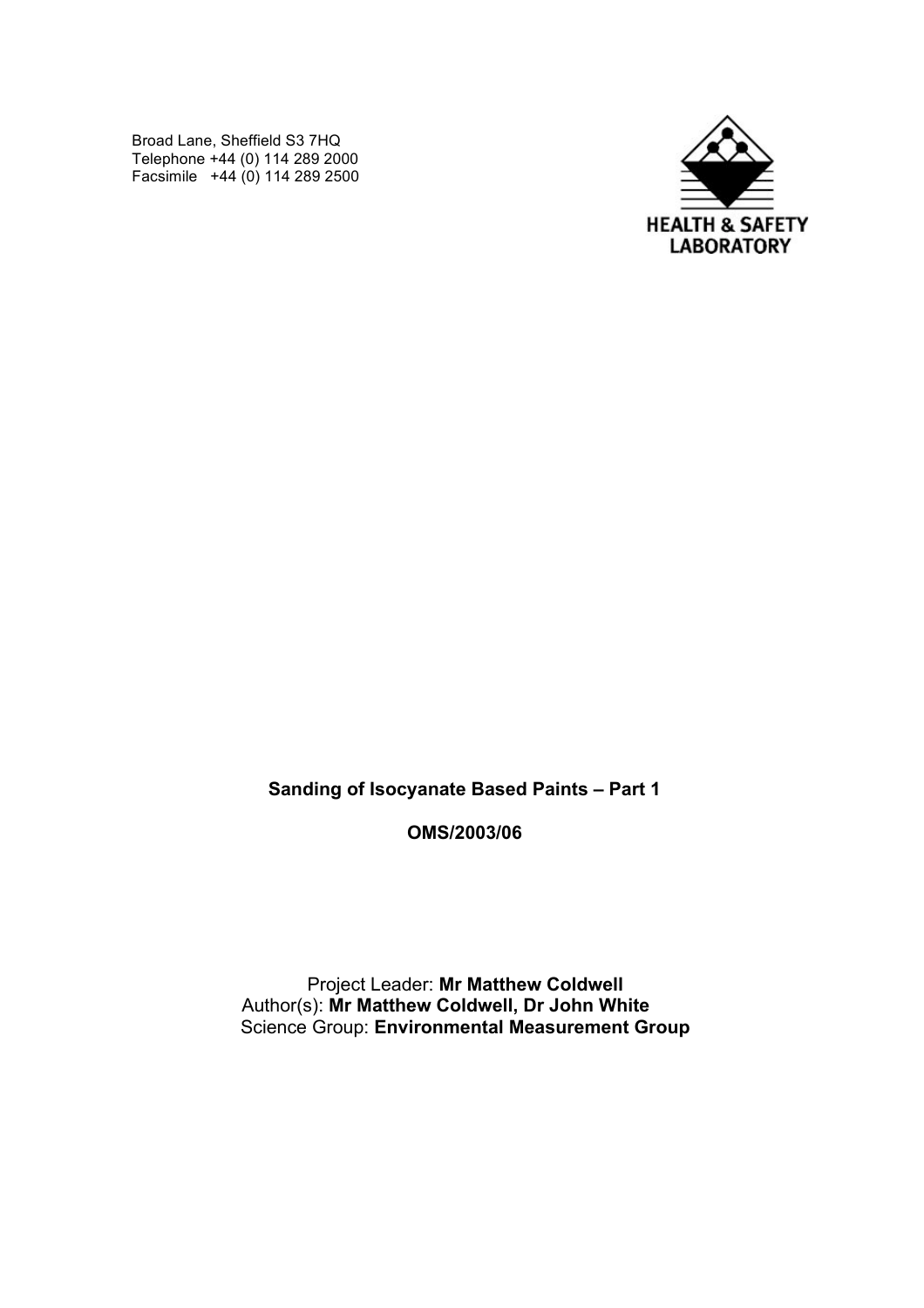# **DISTRIBUTION**

| <b>Mr Andrew Garrod</b> | <b>Customer Project Officer</b> |
|-------------------------|---------------------------------|
| Dr Norman West          | <b>HSL Operations Director</b>  |
| Dr John Groves          | <b>HSL</b>                      |
| Dr Duncan Rimmer        | <b>HSL</b>                      |
| Mr Nigel Black          | FOD, Nottingham                 |
| Dr John Powell          | Birmingham                      |
| Dr Ian Gardner          | FOD, Birmingham                 |

Authors LIS (9 copies)

## **PRIVACY MARKING:**

Available to the public

| HSL report approval: | Dr Duncan Rimmer                           |
|----------------------|--------------------------------------------|
| Date of issue:       | <b>March 2003</b>                          |
| Job number:          | JS20.03175                                 |
| Registry file:       | BM/RE/98/2002                              |
| Electronic filename: | H:\ labreps\CustomerReports\2003\sand1.doc |

© Crown copyright 2003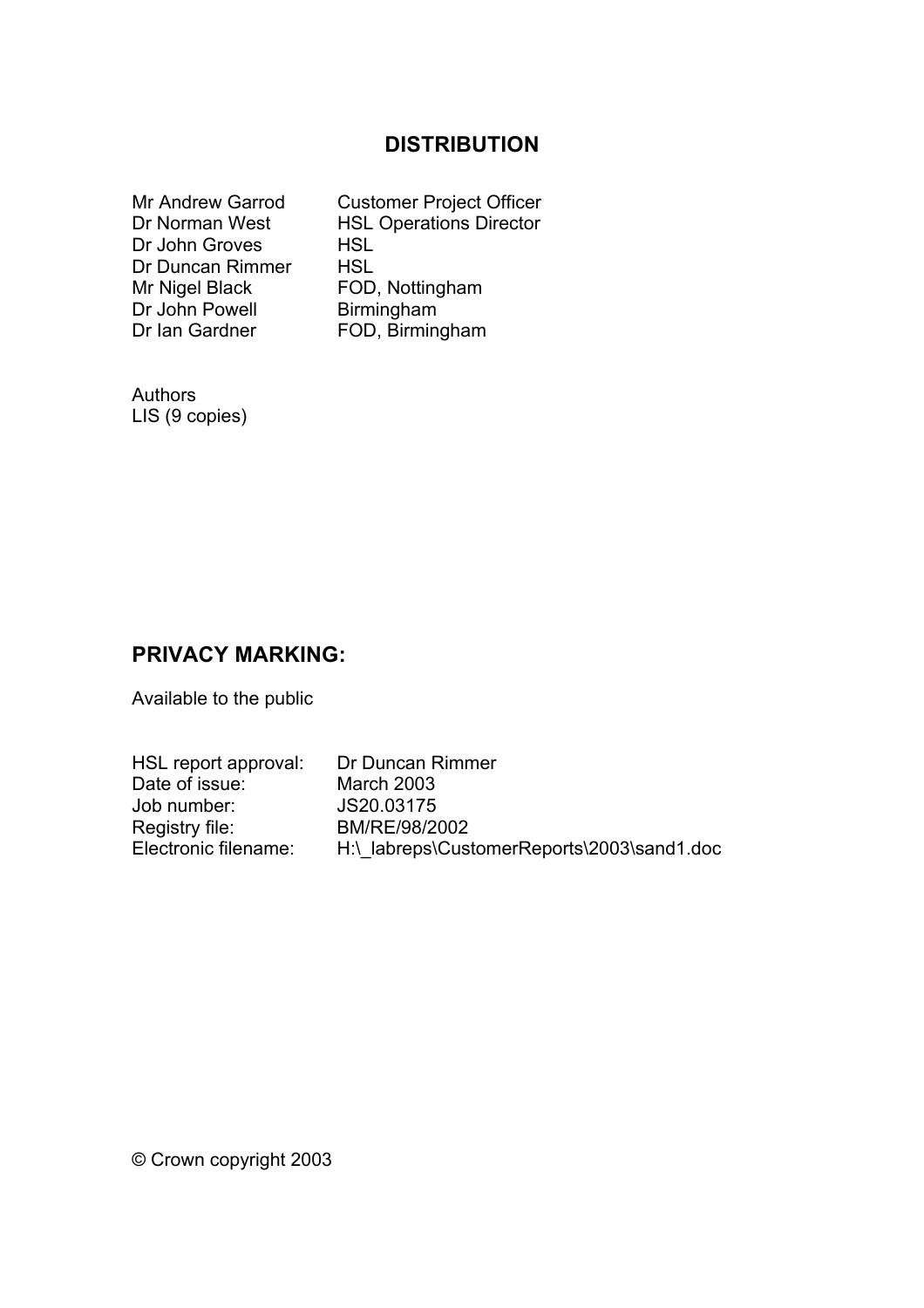# **CONTENTS**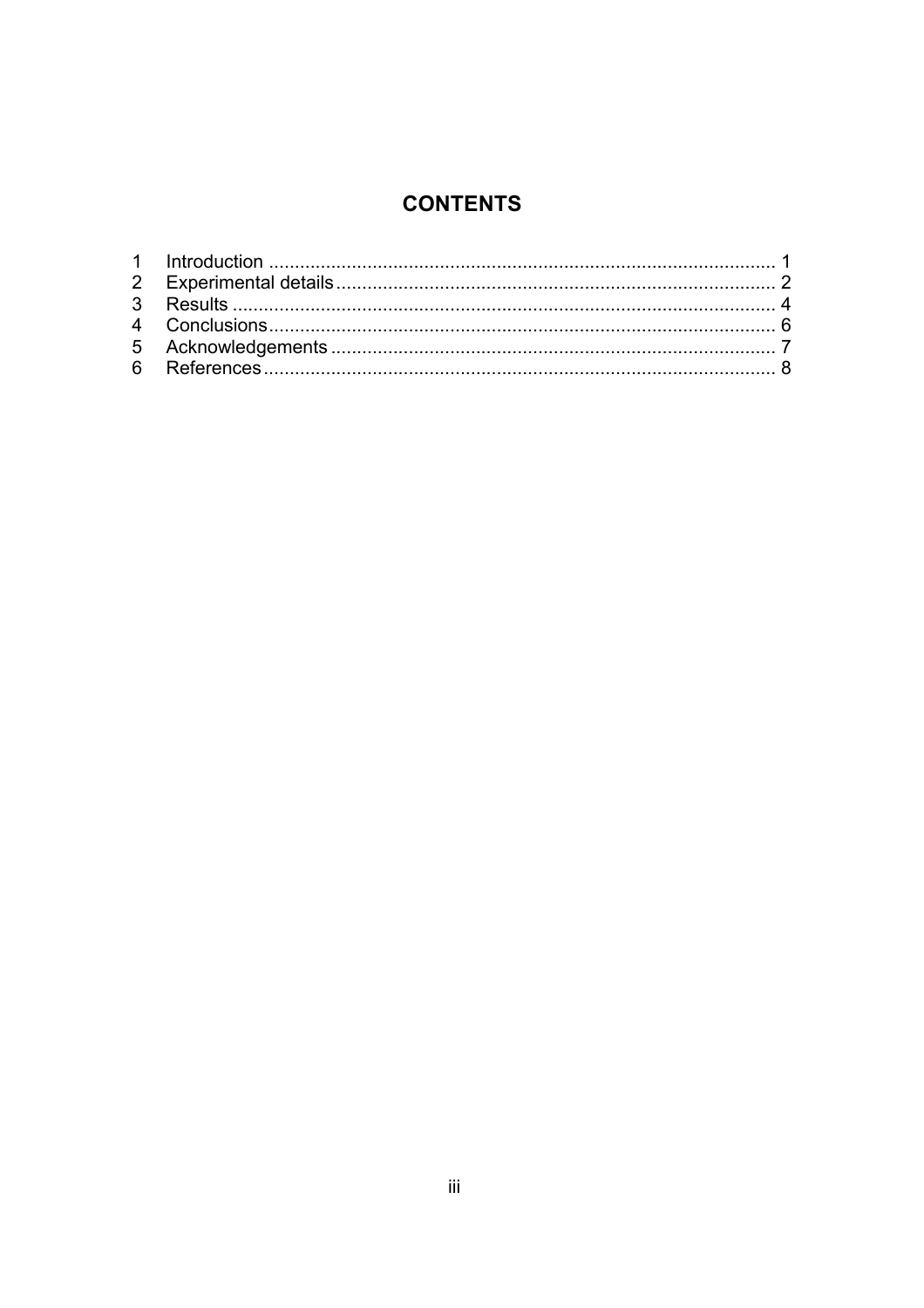### **EXECUTIVE SUMMARY**

#### **Objectives**

To establish whether the dried paint dust from sanding of a fully cured isocyanate based paint can liberate free isocyanates.

#### **Main Findings**

The sanding of a cured isocyanate based paint does not liberate the free isocyanate.

In a research paper published after the commissioning of this work other researchers monitored isocyanate exposure in a car repair shop during **grinding and welding** operations [Henriks-Eckerman *et al*]. Some low NCO concentrations were measured (maximum =  $1.1 \mu g/m^3$ ), so in operations which generate high temperatures there is the possibility of isocyanates being released.

#### **Recommendations**

There is no need for routine isocyanate monitoring during sanding operations

Other harmful emissions will be evaluated in part 2 of this work

Evaluation of the findings of Henriks-Eckerman *et al* would be useful.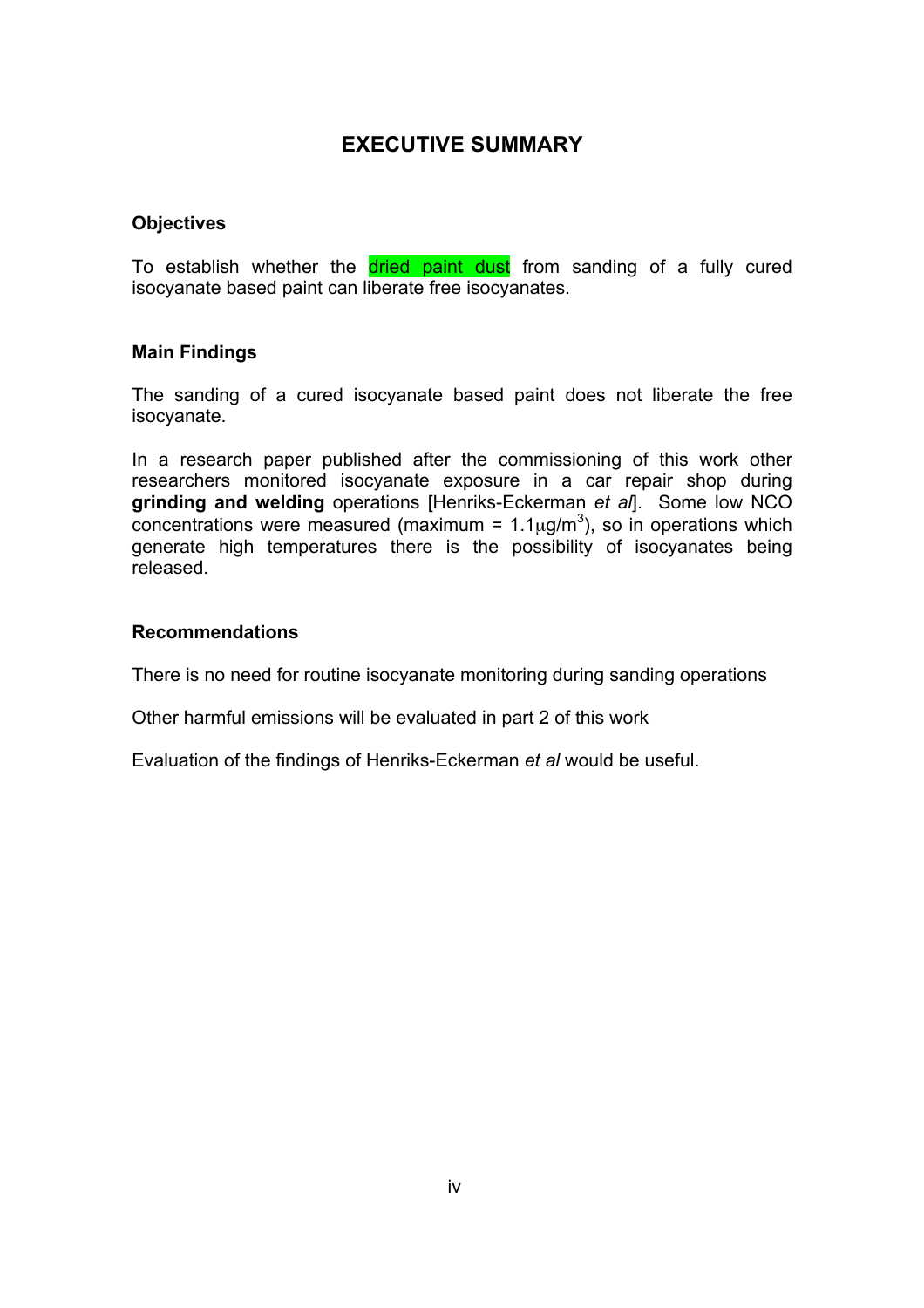# **1 INTRODUCTION**

The car body repair industry is widely known to have high potential exposure to free isocyanates, this occurs during the spraying of so-called 2-pack paints. Isocyanates are respiratory sensitisers (asthmagens) for which it has not been possible to establish a no-adverse-effect level. Isocyanates can also cause irritation to the eyes, skin and respiratory system. There has been much work carried out in this field and the Health and Safety Executive (HSE) has published MDHS 25/3 which provides a method by which isocyanate exposure can be quantified.

HSE has recently been asked to produce some guidance on the potential for isocyanate exposure during the sanding of a cured isocyanate based paint. There is little known about whether the heat generated during flatting (sanding) of a cured isocyanate based paint would be sufficient to generate the free isocyanate, so it was felt necessary to investigate this potential for exposure further.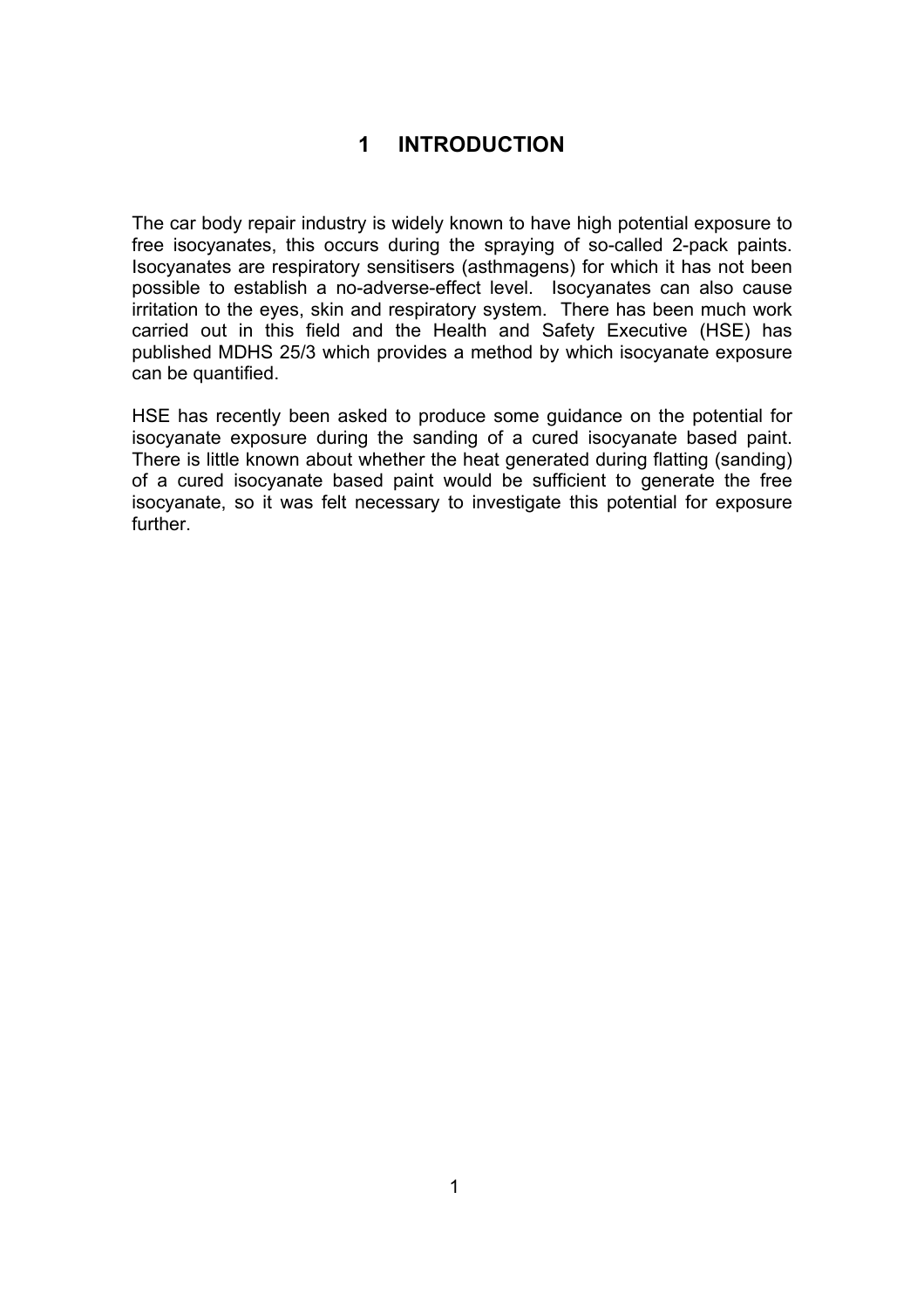### **2 EXPERIMENTAL DETAILS**

A car door was obtained and sprayed using a hexamethylene diisocyanate (HDI) based paint by a Sheffield based, long established vehicle body repair shop. A bulk sample of the paint used was obtained, analysed and found to be predominantly polymeric HDI with a small amount of monomeric HDI.

The door was sanded in a fume cupboard using a Makita (model BO4553) palm sander with bag attachment and P100 grade sanding paper. Atmospheric monitoring was carried out using six impingers (containing 1-(2-methoxyphenyl) piperazine (MP) solution) backed up by MP impregnated GF/A filters in Swinnex type sampling heads. The positions of samplers are shown in figure 1. The sampling operation lasted 8 minutes in which time the entire door was thoroughly sanded. It may appear in figure 1 that the door has not been fully sanded, however, the door was sanded fully and then a couple of small areas were taken down to bare metal in order to represent a "worst case" scenario. Following the sanding operation dust (approx 3g) was collected from the sander bag and from the area surrounding the operation and immediately desorbed in MP solution. An Infra-red thermometer was used to monitor the surface temperature of the car door throughout the sanding operation.

All samples were analysed by HPLC as per MDHS 25/3. The impinger, filters and dust samples were all analysed for monomeric HDI. The dust extracts were also analysed for polymeric HDI.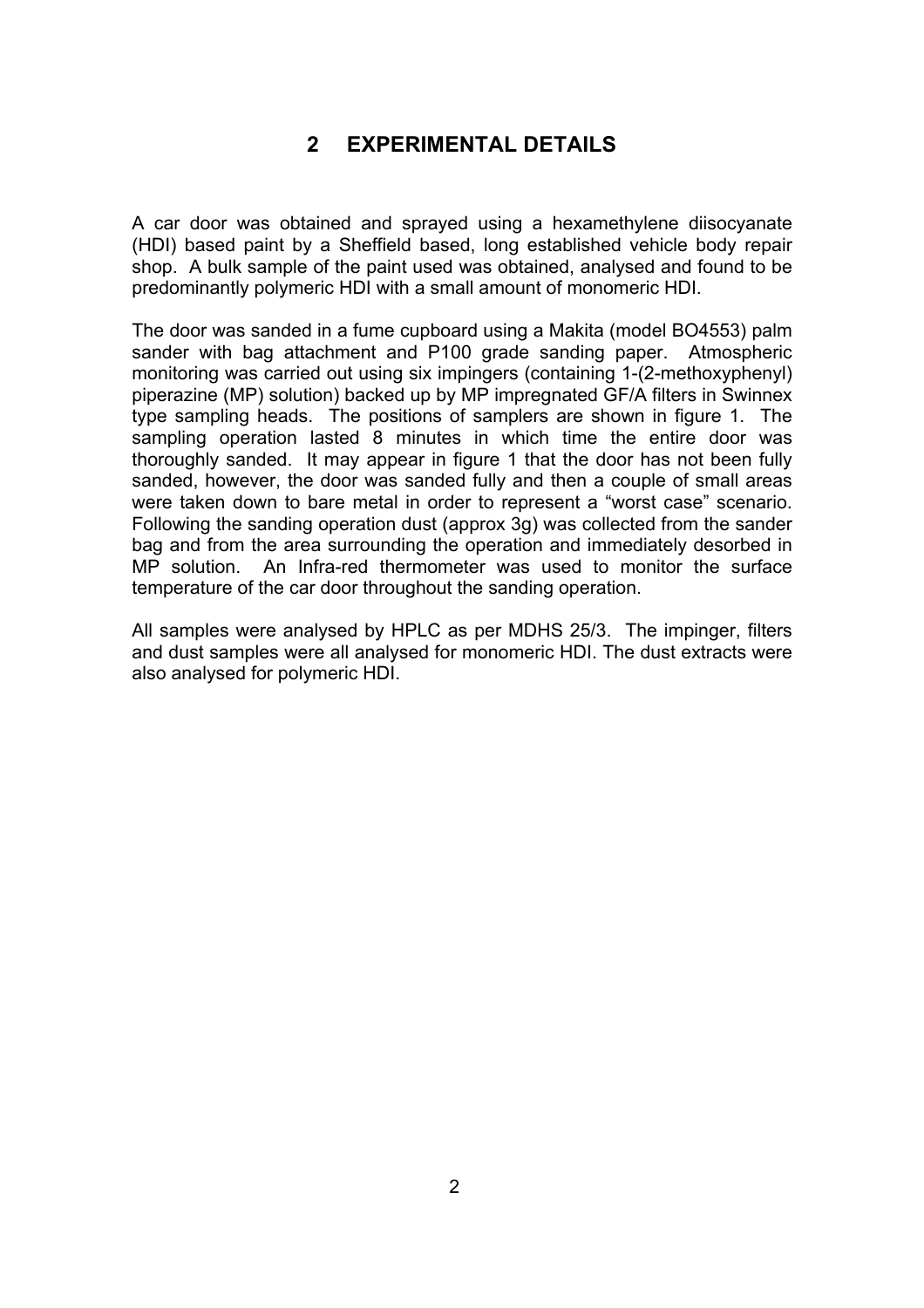

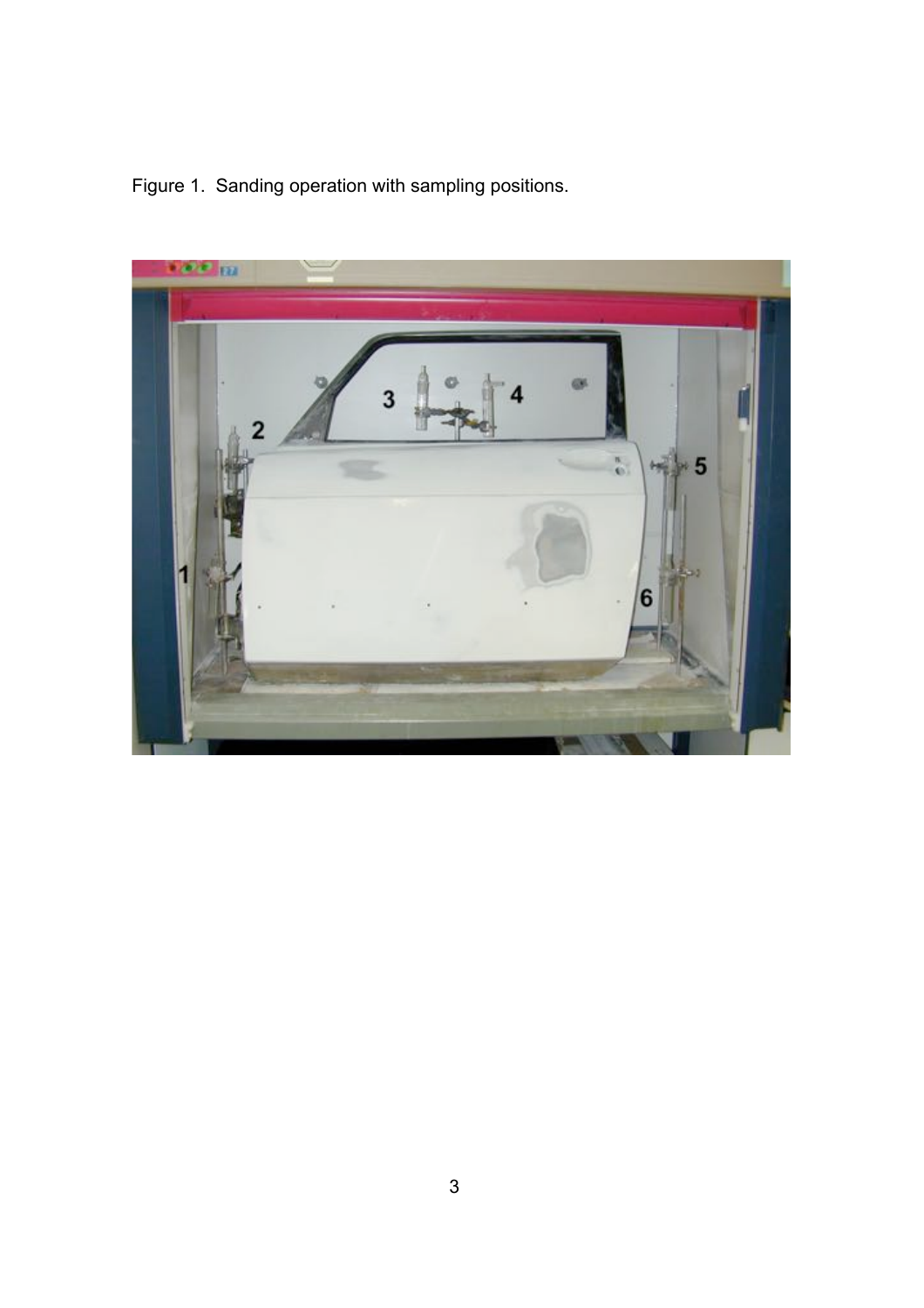#### **3 RESULTS**

Sample results are shown in table 1.

| Sample              | Monomeric HDI result |
|---------------------|----------------------|
| Impinger 1          | <b>ND</b>            |
| Filter 1            | <b>ND</b>            |
| Impinger 2          | <b>ND</b>            |
| Filter <sub>2</sub> | <b>ND</b>            |
| Impinger 3          | <b>ND</b>            |
| Filter 3            | <b>ND</b>            |
| Impinger 4          | <b>ND</b>            |
| Filter 4            | <b>ND</b>            |
| Impinger 5          | <b>ND</b>            |
| Filter 5            | <b>ND</b>            |
| Impinger 6          | <b>ND</b>            |
| Filter <sub>6</sub> | <b>ND</b>            |
| Dust sample         | <b>ND</b>            |

Additionally the dust sample was analysed for polymeric HDI, result = ND.

*Limits of detection;*

Impingers/filters = 1  $\mu$ g/m<sup>3</sup> NCO (based on a 15 L litre air sample taken at 1 litre/minute).

Dust =  $0.02 \mu g$  NCO per gram of dust.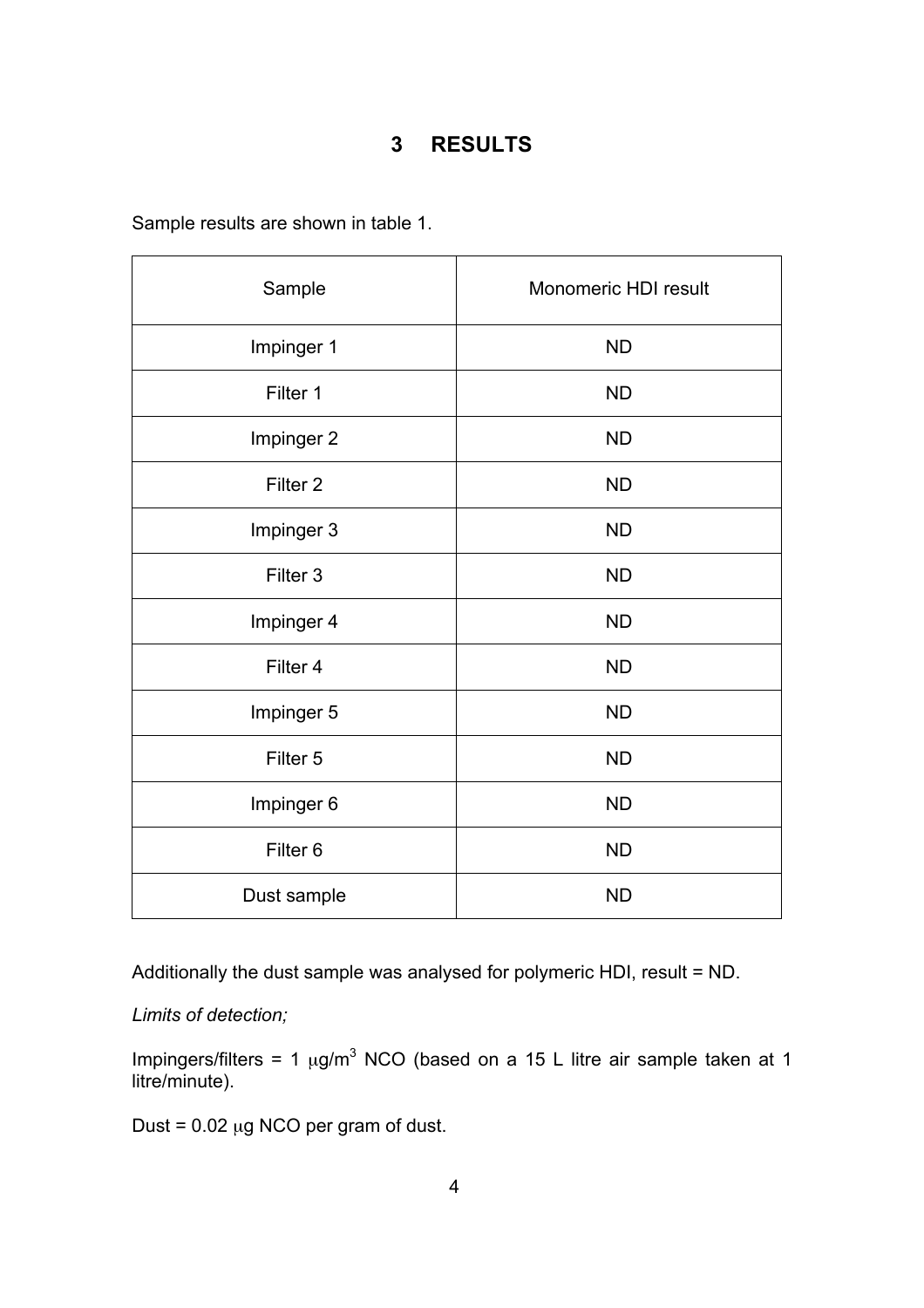# *Surface temperature*

Initial surface temperature =  $24 °C$ 

Maximum temperature during sanding operation =  $36 \degree C$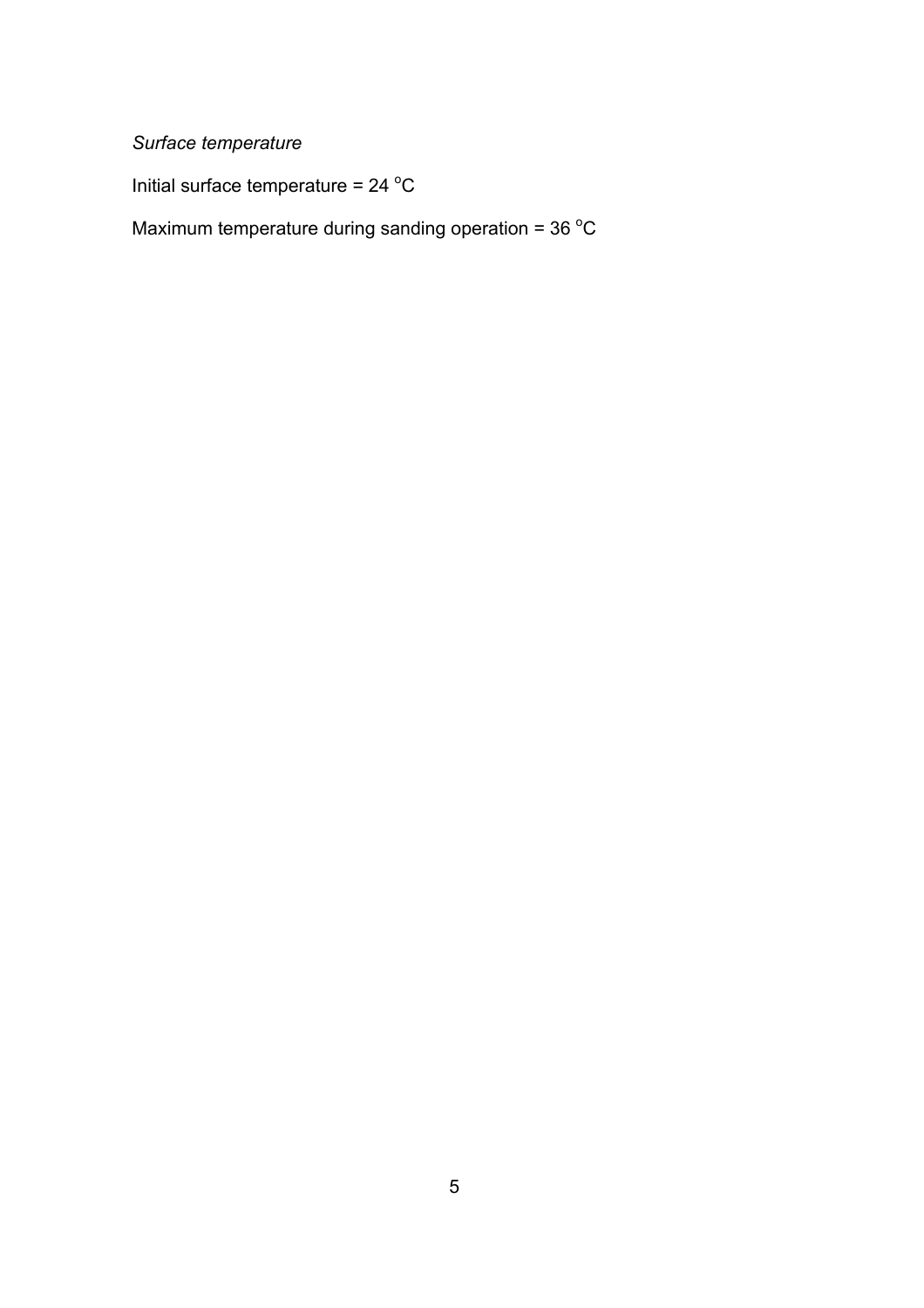# **4 CONCLUSIONS**

- 1. Recently published work [Henriks-Eckerman *et al*] has shown that tasks in car body repair shops which generate high temperatures (grinding, welding) can result in small exposure to isocyanates. The sanding operations undertaken in this study did not generate high temperatures comparable to grinding or welding operations.
- 2. Isocyanates are not generated during the sanding of a cured HDI based paint.

3. Additionally the dust generated does not contain free isocyanate.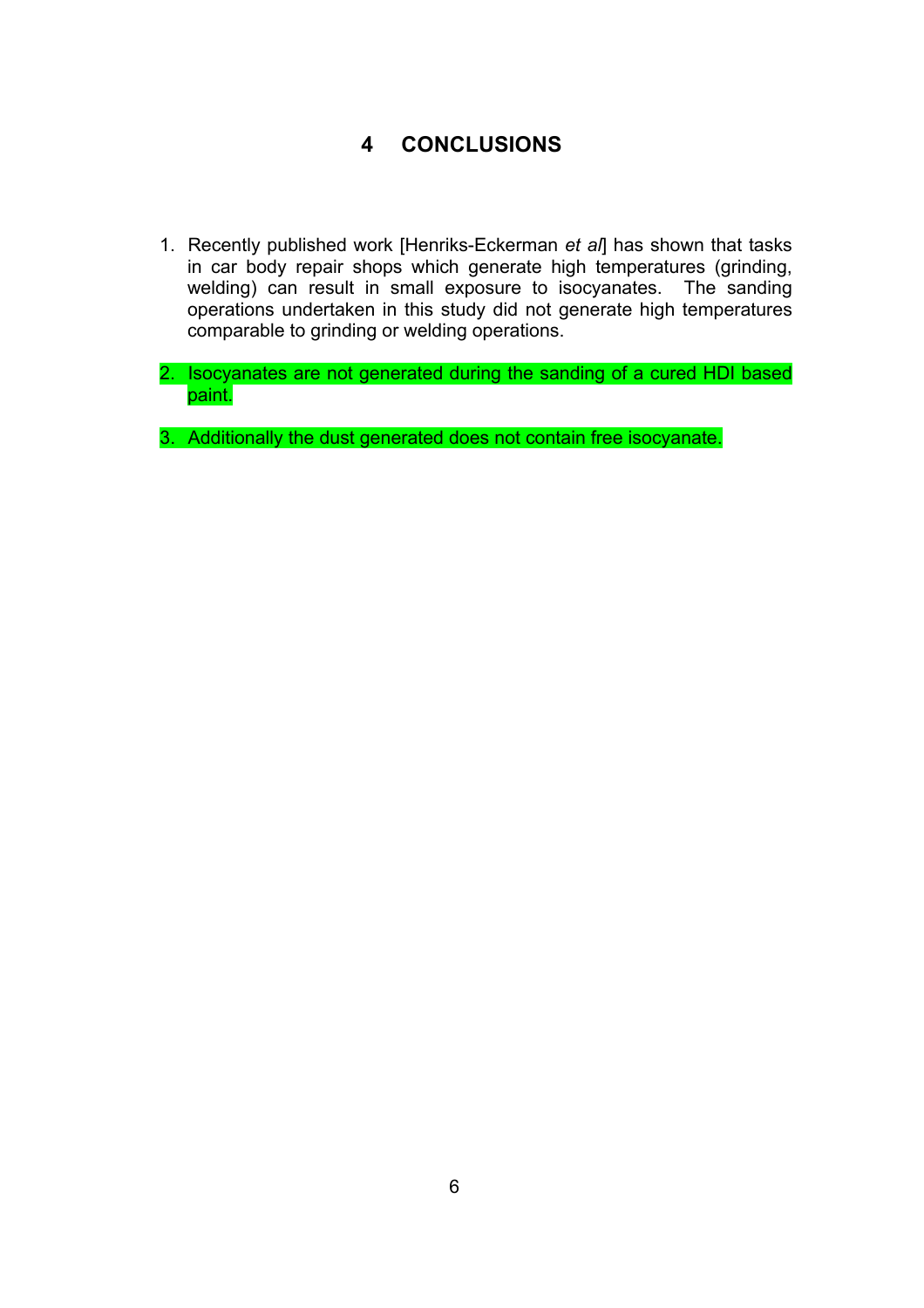# **5 ACKNOWLEDGEMENTS**

The authors would like to thank the Technology Division (TD3) of the Health and Safety Executive (HSE) for their support in this work.